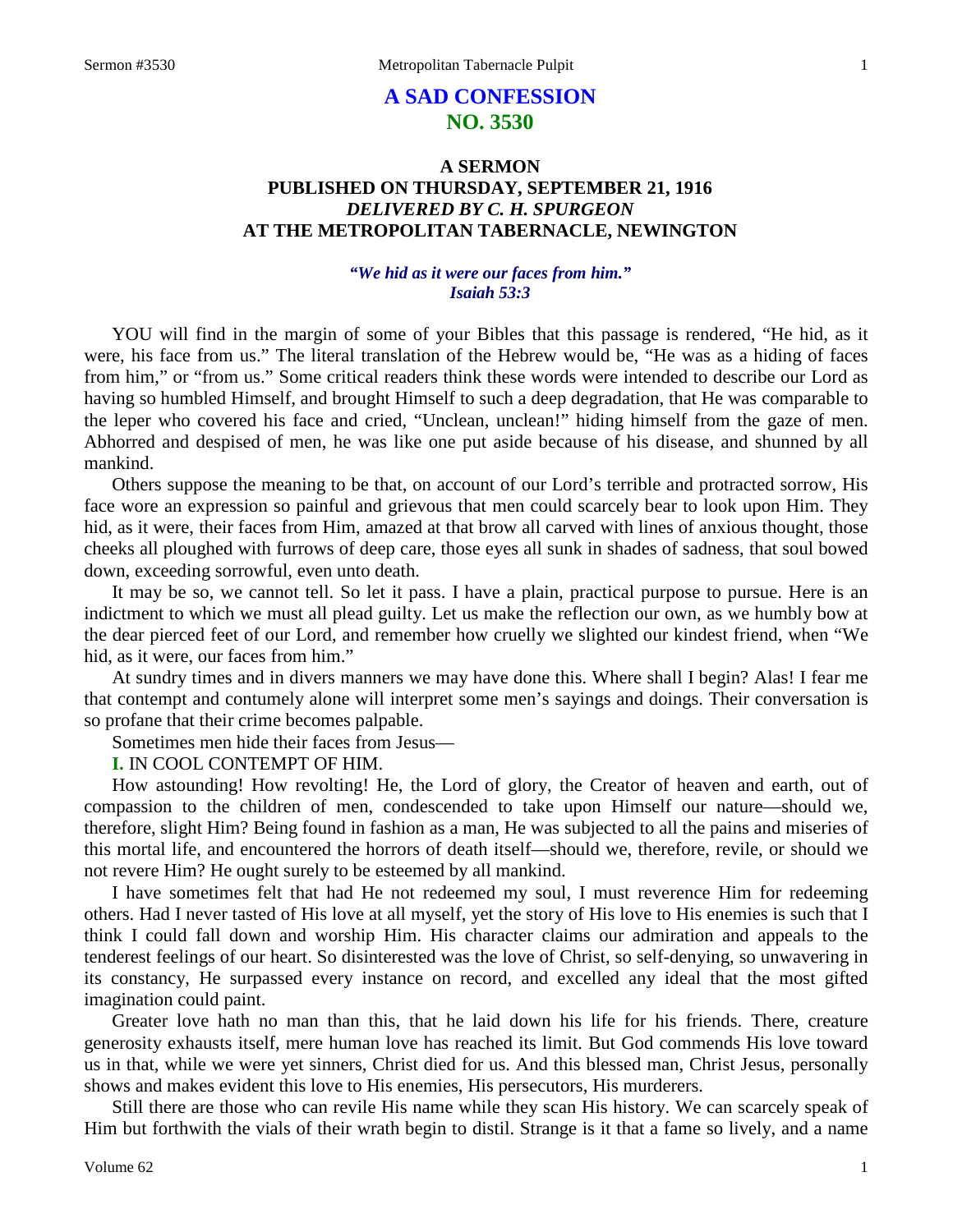so altogether lovely should so commonly set a man against his fellows and become the innocent cause of strife and persecution in the world. That name of Jesus—a name of highest heavenly glory, a name of peace profound, a name of universal good will, a name to knit all mankind in one common brotherhood—has become, by the perversity of human nature, a byword and a reproach. Their Savior in every age they have not known, their day of visitation they have not heeded. Hence His name has excited wrath and opposition among the sons of men, where it should have excited reverence and love.

Some show their opposition by attempting to ignore or to tarnish the dignity of His person. These blatant infidels, I trust, are getting fewer and fewer. The rough, bullying speech of Tom Paine we sincerely hope will never be heard on earth again. There are *thinkers* (as they would have us call them) abroad in these days more courteous in their address, and far more cautious in their language, than the disbelievers of former times, but too often they are as full of malignity and deadly venom against the Christ of God as were the coarsest scoffers who uttered their blasphemy before we were born, so persistently is the person of Christ held in contempt alike by Greek and barbarian.

And are there not others who affect great admiration for Jesus of Nazareth as an example of virtue and benevolence, who nevertheless reject His mediatorial work as our Redeemer? As a substitutionary sacrifice they do not and cannot esteem Him. Isaiah, in the chapter before us, was holding up Christ as the Lamb led to the slaughter, the victim of our transgressions, bearing our chastisement. How the anger of some men kindles at this representation of the Gospel! They sneer at the doctrine of substitution, vicarious sacrifice, atonement, at the simple fact, indeed, that, "His own self bare our sins in his own body on the tree."

That He was a true philanthropist, an admirable teacher and an inspired prophet, they will readily allow, but that our iniquities were laid on Him, that He was punished in our stead, that He died the just for the unjust, they set aside as though it were an idle tale, a baseless fiction. This noblest of all doctrines, the grandest of all conceptions is here brought down to the humblest capacity of the most simple understanding. The learned can find no flaw in the logic.

But learning and logic have little enough to do with it. The heart that believes it, can tell its worth. *"He loved me and gave himself for me."* Angels have but to hear of it, and they sing of it! Marvel of marvels that there should be men on earth so wise that they hoot at it and count it worthy of nothing but their scorn! They hide, as it were, their faces from the crucified Savior. And then they will pour contempt upon other doctrines of His Gospel.

Not satisfied with opposing the main and cardinal truth, they will hold up other parts of revelation to ridicule. If a man likes to laugh, and wishes to scoff, he can find folly in infinite wisdom. Nay, he can, if he has eyes that are full enough of falsehood, discover faults even in the immaculate God Himself. Given but the desire to deride and parody, the occasions and opportunities will always be plentiful.

And with what pitiful disdain the Lord's people are slighted! The followers of Christ are, as it is commonly said, poor people, illiterate and uninstructed, and but few of the great ones of the earth, or the learned men, will give in their names as adherents of the Savior! Well, so it always has been. And yet the day shall come when the Lord shall vindicate His own election and prove how infinitely superior it is to man's reputation. What though He choose the base things of the world and the things that are not, yet by these will He be exalted when His enemies are rolled in the dust.

Do I address anybody who has despised the Lord Jesus Christ? Ah! my friend, little do you consider what you have done. Your wantonness can offer no excuse but your ignorance. And as for your ignorance, it is without excuse. You are unacquainted with our Lord, or you would not decry Him. Bethink yourselves, I pray you. Have you really studied His character? Have you looked into the proofs of His being the Messiah? Have you weighed the evidence of His divinity?

If you have not, surely you should be ashamed of your temerity. Can it be that out of mere prejudice you have condemned unheard One who to us is all our hope, One who has lifted some of us out of despair and given us peace of mind—One who is now so dear to us that we feel we could cheerfully die for Him. Do not affront Him. Do not disparage His claim upon our tender regard. Do not speak ill of His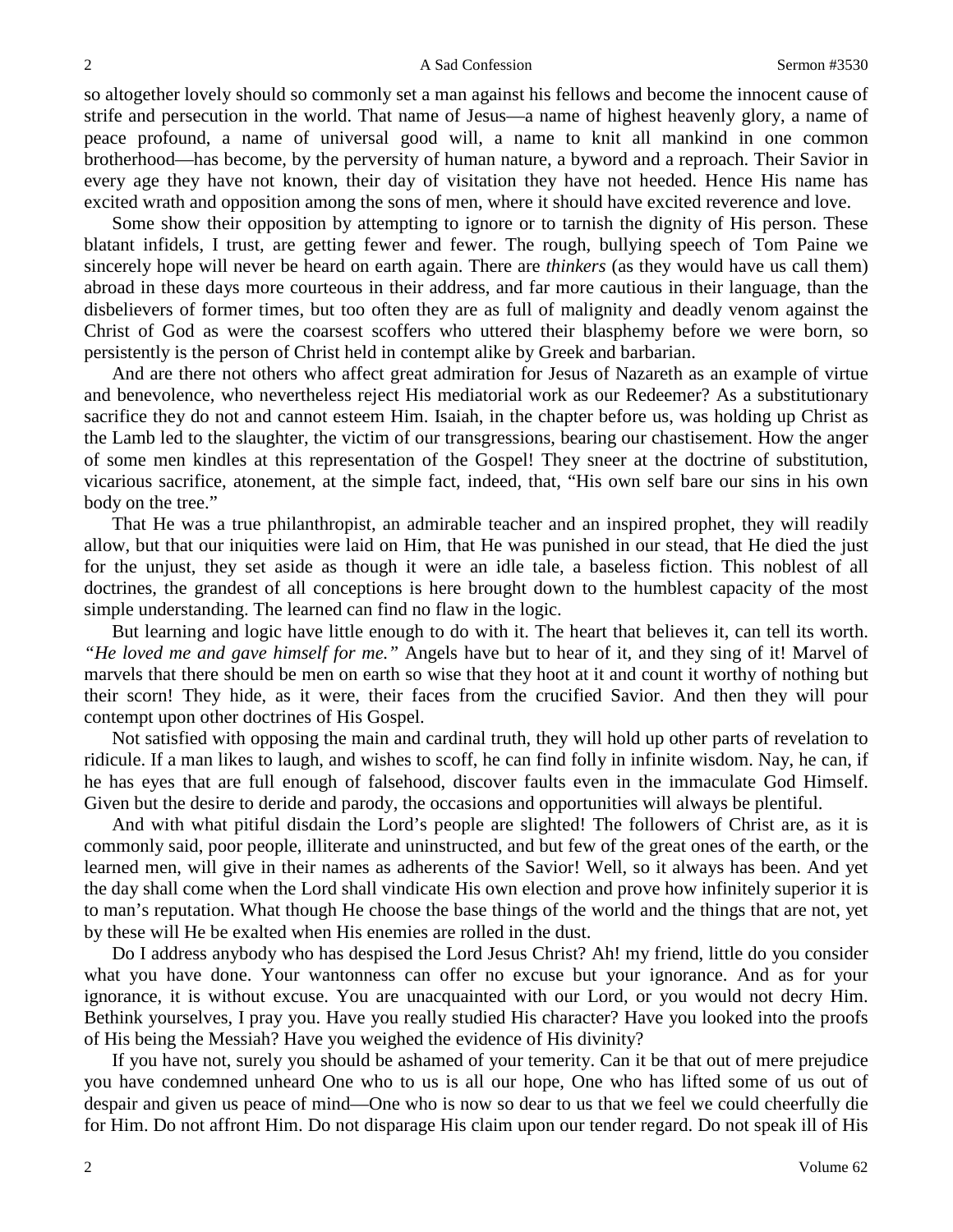#### Sermon #3530 A Sad Confession 3

blessed name. He is a friend to some of us, the like of whom we never elsewhere found. Were it not wiser and fitter every way that you should listen to our testimony and go to Him, and see whether He cannot and whether He will not save you, and make you partakers of our joy? If He rejects you, or if you find Him false to His promises, then speak against Him, but we beseech you, do not begin to rail before you have any reason.

He that builds upon this stone builds securely, but alas! for the man that falls foul of this stone! it will assuredly grind him to powder. As surely as Christ is God, those that oppose Him will one day wonder and perish. The peril is looming as the day is coming. The glorious apocalypse for which saints look will bring about a total eclipse of everyone that is proud and lofty, everything that is high and lifted up. I will not linger on so dreadful a lookout, but I earnestly admonish you to lay it to heart.

A second and far more common way in which men hide their faces from Christ is—

## **II.** BY THEIR HEEDLESSNESS, THEIR INDIFFERENCE, THEIR NEGLECT.

Alas! all of us are guilty, or have been guilty, in this respect. Allow me to ask you, my beloved friends in Christ, to look back a little while to the period before your conversion. Was not Jesus as worthy of your love then as He is now, as glorious, as admirable? And yet for how long a time had you hid your face from Him! Surely you must remember the days gone by when you did not care even to hear about Him. Any kind of amusement was more fascinating for you than discourse or converse concerning your Savior and your King.

There is music in His name now, it was dull enough to you once. You heard sermons without heeding them. Perhaps some of you were constrained by force of circumstance to attend the sanctuary, though no part of the service was attuned to your taste. You mixed with the multitude, but you did not see or draw near the Master. They were dreary hours, you were glad when they were spent, and you were liberated. You listened, but what came in at one ear went out at the other. Scarcely that, for you did not allow it to go far enough into your brain for that.

Listlessly you listened, with no desire to learn anything about that Christ who is your only true Savior, your only rightful Sovereign. If you had been in the market, and someone had been describing the prices of goods, telling you of the probabilities of a rise or fall, you would have been all attention, and you would have no difficulty in carrying home the bulk of what you had heard, especially that part which was about your own business.

But oh! in those days Christ was nothing to you. The preacher might lift Him up with all his might and tell you with tears that if you rejected Him, you must perish. You took no heed. You did not care whether you perished or not. You did not give Christ your thought. He was put before you, but you hid, as it were, your faces from Him.

Although the Bible was in your house, bearing witness to Jesus Christ, you never searched it. You may have taken the Book down sometimes and read a chapter here, or picked out a verse there, and congratulated yourself not a little upon your good deed, but as to searching the Scriptures through, and comparing passage with passage, spiritual things with spiritual, that you might know Jesus Christ, who is hidden there like a pearl in the field—oh! no, you did not care to give any diligence in this matter.

Why, some of you young men were studying hard years ago. You rose up early and sat up late over books professional and profound, and truly if you were to be proficient in your secular calling, you had need to do so, but all that while you never sat up an hour later than usual to make a search concerning your soul and the Lord who bought it with His blood, neither did you ever rise from your soft couch at daylight on purpose that you might bow the knee and seek your Lord and worship Him.

No, everything was sought except the Savior, every duty you would scrupulously fulfill except that which you owed your Lord, all the world was fair except the Altogether Lovely. And perhaps, at that very time there were pursuits that gratified you utterly unworthy of your preference. You had loves which have proved bitterness to you, things that fascinated your heart that did but degrade you. He was your best friend, He who only meant you good, He who elevates the man that does but look to Him, He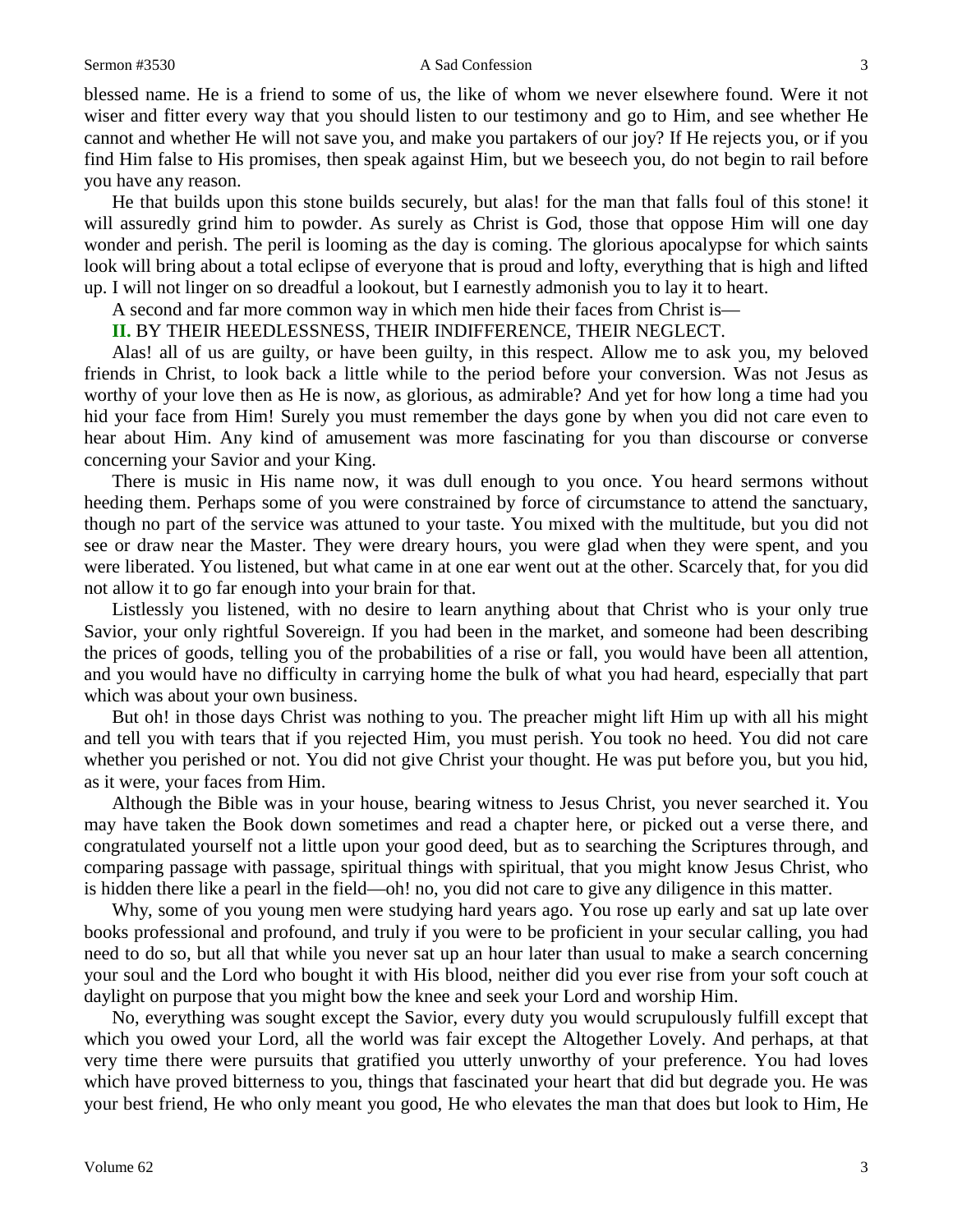whose very name fills the soul with refreshment, He, the love of whose person is heaven begun—He was all this while cast into the background.

I am not speaking of you, my friends, as if you had a monopoly of reproach, I do speak of myself with many deep regrets of heart. I hid, as it were, my face from Him, and I let the years run round—not without twitches of conscience, not without rebukes, when I knew how much I did need a Savior, not without the warnings which came from others, whom I saw happy and rejoicing in Christ, while I had no share in His salvation.

Still I put it off, as perhaps some of you are doing, from day to day, and month to month, and thought that Christ might come in some odd hour, and when I had nothing else to do I might think of Him, whose blood could cleanse me. O my soul, I could fain smite you now!

I have heard of a minister who preached for several years before he was converted, and when converted he became a very earnest preacher of the Gospel, but one day as he rode along the street, he was observed to stop and cane a dog which was lying in front of a door. When they said to him, "Mr. McPhayle, why did you beat the dog?" He said, "He was so exactly like myself, lying in the sun sleeping—a dumb dog that didn't bark—that I could not but give him a touch of the rod, though I meant it all the while for myself."

Truly I could lay this rod about my own heart to think that weeks and weeks should have rolled over my head, and I should have hid, as it were, my face from Christ in willful neglect of my dear Lord, whose heart has bled for me. Does not this come home to anybody here? Are there not some who might justly chastise themselves?

But we pass on to a third form of this same folly. We hid, as it were, our faces from Him, many of us—

## **III.** BY PREFERRING ANY OTHER MODE OF SALVATION TO SALVATION BY FAITH IN CHRIST.

The great Gospel fact is that whoever looks to Christ is saved. The moment faith, with her intelligent eyes, beholds Christ on the cross, and depends on Him, the man that exercises that faith is forgiven, rescued, saved. Now when we were aroused to something like anxiety about our souls, we were told this. Some of us were told it very plainly, others perhaps not quite so clearly, but we did not like this way of being saved, simply by believing. Did not we try to merit salvation by our own good works? Oh! we would do this, and that, and the other, we would correct ourselves in this department, and we would push on and make progress in the other, and we tried to do so.

Oh! I could pour scorn upon myself to think of some of the good resolutions I made! I blew them up like children with their pipes and their soap. Fine bubbles they were, reflecting all the colors of the rainbow. But a touch and they dissolved. They were good for nothing—poor stuff to build eternal hopes upon. Oh! that working of ours! What slavery it was, but what small results it produced! We came to grief whenever we began to get a little comfortable with ourselves. Just when we said, "Now my tower will stand," there came an earthquake and it all went to a heap of ruins.

Then, if we remember well, we tried our feelings, we said, "It cannot be that if I believe in Jesus just as I am, I shall be saved, I must feel something." How we resorted to sharp books, terrible sketches of death, and judgment, and perdition—I know I did. Baxter's *Call to the Unconverted* cut me to the quick and harrowed up my gloomiest apprehensions. We expected to feel something indescribable, and when we began to feel a little alarm and distress of mind we found it was not the thing that brought satisfaction to the mind, or peace to the heart, for the more we did feel, the less we thought we felt, and the more we felt, the less we considered our feelings to be of the right kind.

So, after tossing, and toiling, and rowing with feelings, we found we had got no farther than we did with works. And all this while there stood the Savior with this simple counsel, "Look unto me and be ye saved, all ye ends of the earth."

Still we wrapped ourselves in our mantle and hid, as it were, our faces from Him. We kept looking at ourselves and inquiring in the biographies of good men after this feeling and after the other, while we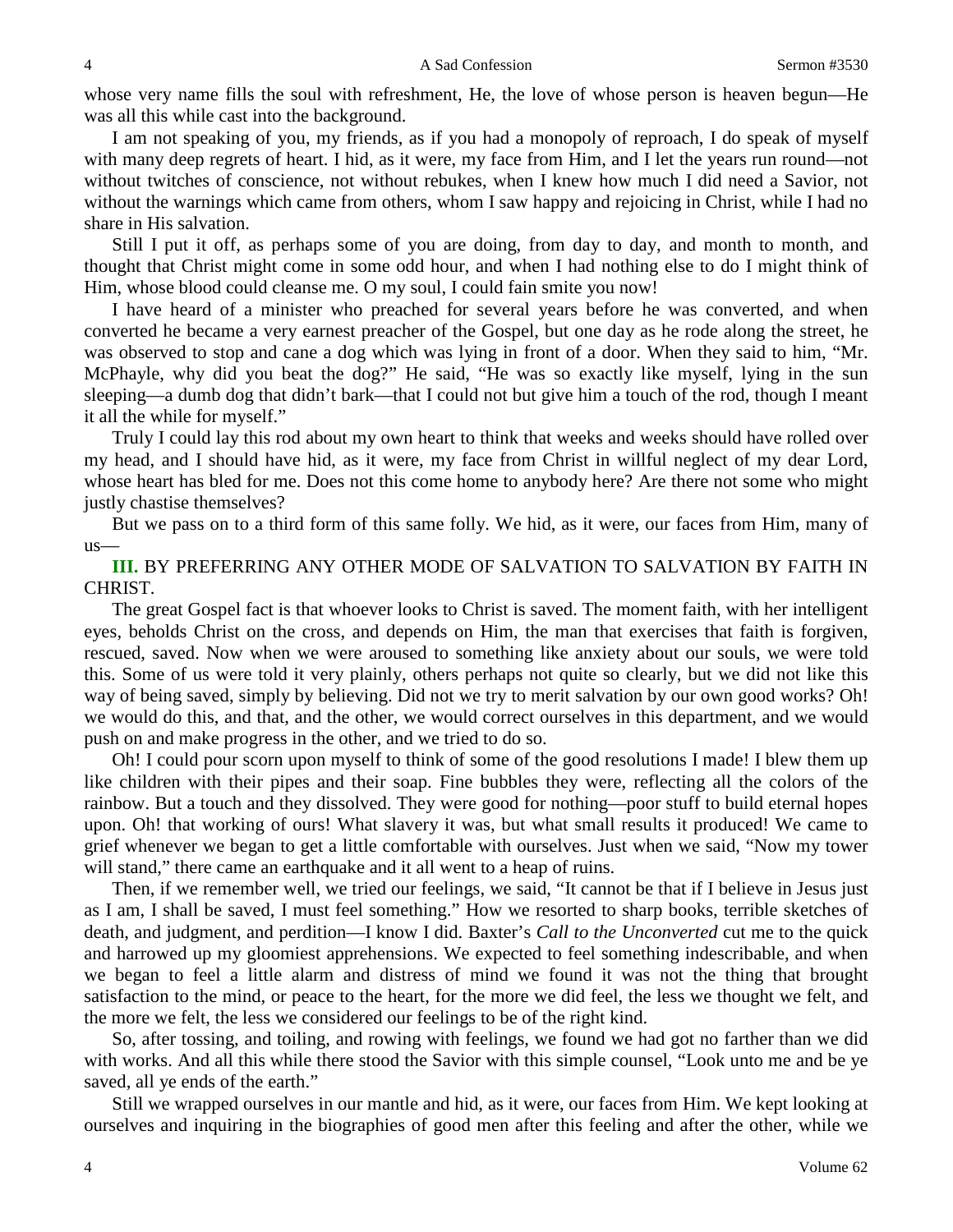### Sermon #3530 **A Sad Confession** 5

hid, as it were, our faces from Him. And when we were beaten off from that false refuge, we took to a fresh conceit. Thinking we could pray ourselves into heaven, we began to pray. This would have been quite right had not we put the exercise of prayer before the commandment to believe. "He that believeth and is baptized shall be saved"—that is the Gospel. We were so reluctant to surrender ourselves to an implicit confidence in our Lord. We resolved to pray. Prayer seemed to us a proper performance, a religious duty acceptable to God and much to be commended. We did not understand that we must need be quickened into life before we could breathe freely.

Looking upon daily prayer as a kind of ecclesiastical exercise, albeit there was no real heart in it, we thought some good would come of making it a habit. But no good did come. Our prayers became a form, and we disquieted ourselves in vain. We found we could not pray. Oh! what fools we were! What fools all of us are to look anywhere for salvation but to Jesus Christ!

God the Father has set forth Christ to be a propitiation for sin. If God has done that, cannot I be contented? If the Lord has accepted Christ instead of me, and promised that if I believe in Jesus I shall be saved, why need I gad about to find some other way of peace, pardon, and full salvation? Is not God's way good enough for me? If God accepts it, why should not I rejoice in it?

Oh! dear friends, if we have been covering our faces, let us uncover them right now, and if they are black as soot with sin, let us just look up to the cross with a black face, and say, "Savior of sinners, I, the very chief among them, put my sole trust in Thee! Hiding my eyes no more from the light, I will look to You and trust You with all my heart."

In yet another way we hid our faces from Him. After we were quite sure that we could not be saved other than by the one Mediator, do you remember how we continued to hide our face from Jesus—

## **IV.** BY PERSISTENT UNBELIEF IN HIM?

I know it for myself. I held up the handkerchief before my eyes, saturated with my own tears. This sympathy for our sorrows I could not credit. It is the sullen sulk of sad souls. Their distress of mind has come between them and the Redeemer. Strange to tell, some men will reason against themselves. No doubt if there were a gift to be bestowed upon all the poor people in the parish, everybody who wanted anything would try to prove himself to be in the parish. If there were a man who lived with half his house in one parish and half in another, I'll be bound to say he would try to prove he lived in the parish where the gifts were to be had, but somehow or other awakened sinners try to prove that they are not the sort of people Christ died for.

They used to have in Rome when they were canonizing saints an *Advocatus Diaboli*, or advocate of the devil, who used to plead against the person being canonized, and offer all the objections he could. It seems strange that so many people should turn *Advocatus Diaboli* against themselves.

I can tell you how they argue, for I have talked with them by the hour, and this has been the fashion of their counterpleading, "But sir, I don't feel my need of it." We reply, "If you cannot go to Christ with a broken heart, go to Christ for a broken heart." "Oh! but sir, I don t feel that I am fit to go." "Your unfitness is the only evidence He wants." "But I don't think I have repented enough." "Granted, and you never will repent enough, could your tears flow forever. You cannot be saved by the merit of your repentance. Jesus Christ will forgive your impenitence as well as your other sins. Certainly if you want more repentance, you must go to Him for it."

"Well, but sir, do you know I cannot help fearing that perhaps I am not one of the elect?" We have replied, "Perhaps you are, and anyhow you had better go to Christ, because He has given an invitation to every creature, He says, 'Whosoever will, let him come and take of the water of life freely.'"

"Ah! sir, but you don't know—I am so indifferent." "Well, but never will you be otherwise than indifferent as long as you stay away from the Savior. If you go to Him and put your trust in Him, He will remove your indifference. He alone can roll away this stone from the door of your heart." One moment they will say they do not feel, and almost in the same breath they will turn round and say they feel the horrors of despair. When they tell you of the dreadful blasphemies that come into their mind, you may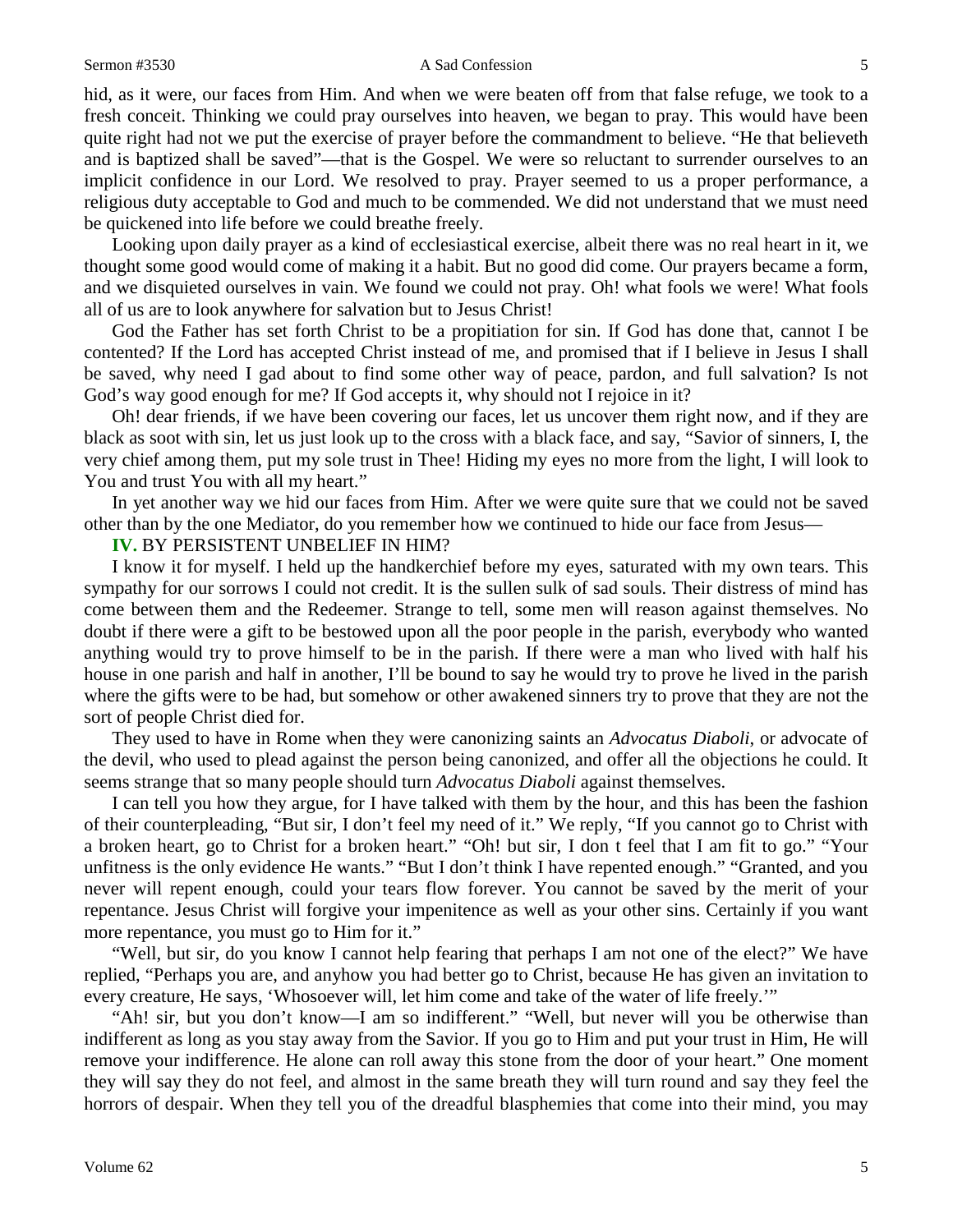answer that it is written, "All manner of sin and of blasphemy shall be forgiven unto men, and whosoever believeth in him is not condemned," feel or not feel as he may.

Well, I have pursued that business till I have been pretty nearly tired of it, when all of a sudden the person I have been trying to comfort has begun again where he commenced, as if he had never said those things before, he has gone over the same round of objections, and I have, no doubt would have continued to repeat himself, had I continued to answer him fifty times over, and so did he encourage the morbid apprehension that he should not himself be saved.

You see a man put into the condemned cell at Newgate, and you go in and tell him that Her Majesty presents him with a free pardon. I warrant you he will not put his hand to his brow and say, "Well, but I think there is this or that objection to my accepting it." "No," he thinks, "if there is any objection, let those find it out that like, it is no business of mine."

And so with the soul that is bidden to come to Christ, I say, let it come, objections or no objections, and if there be objections, let somebody else find them out, but as for you, poor sinner, don't cover your face from Jesus, but come as you are, just as you are, and say, "Here I am, my Savior, if You can, save—and I believe You can—save me. At any rate, if I perish, I will perish trusting in You." Rather, sinner, shall heaven and earth pass away than even a soul perish that acts on this firm resolve. Hide not your eyes from the Savior, it is a dreadful temptation of Satan, this mistaken notion of humility.

People think, or affect to think, that it would be arrogant or presumptuous on their part to believe in Jesus. I tell you solemnly that unbelief is not humility, it is a foul conceit. Humility trusts the Savior. Base indeed the ingratitude which casts a slur upon His truthfulness, and refrains from venturing to accept His promises.

Oh! brethren, we once hid, as it were, our faces from Him, let us pray for others who are hiding their faces, and beseech the Lord to incline them to turn their faces right round to His dear cross, and then let us gently take off the mantle that obscures their vision, and say to them, "Look, look through your tears! Look even now, for there is life in a look at the Crucified One."

But not to tarry, I am afraid there are some of us who must plead guilty to another charge, we have hidden, as it were, our faces from Him since He has saved us, and since we have known His love—

**V.** BY OUR SILLY SHAME AND OUR BASE COWARDICE.

Perhaps I speak to some Christians here, who, though they love the Lord, have never professed His name. Dear brother, dear sister, do you think this is right—is it loyal? Had He kept His love to you a secret, and never openly espoused your cause, and given up Himself for your salvation, where would you now have been? Howbeit He boldly declared He was not ashamed to call us "brethren," and true to His word, He acted a brother's part, and carried through the work of our redemption. Since Jesus Christ was not ashamed of us, surely we need never be ashamed of Him.

"But I think I may go to heaven by myself," said one, "for I am afraid I shall compromise other people if I dishonor Christ." And do you not think, my dear brother, that you are dishonoring Him by such a suggestion? "Oh! but suppose I were to fall into sin?" Nay, do not you think that even now you are living in sin while you are refusing what He demands, that you should confess Him before men? His promise is that he that with his heart believes, and with his mouth makes the good confession, shall be saved. Or as it is put in another form, we read, "He that believeth and is baptized" (which is the open confession of Him) "shall be saved."

Do not, I entreat you, play the coward. "Suppose I should fall," say you, "after I have made a profession?" Which do you think the safer place, where your Lord bids you, or where you choose to be yourself? Come forward if you are His followers and put on His regimentals. I wonder what our Government would say if Her Majesty's soldiers were to take off their red coats and protest, "We should be just as good soldiers, and as true, without this uniform as with it." They would be suspected of treason, they would be taken up as deserters. And are there no deserters here? I should like to send the officer round and find you out—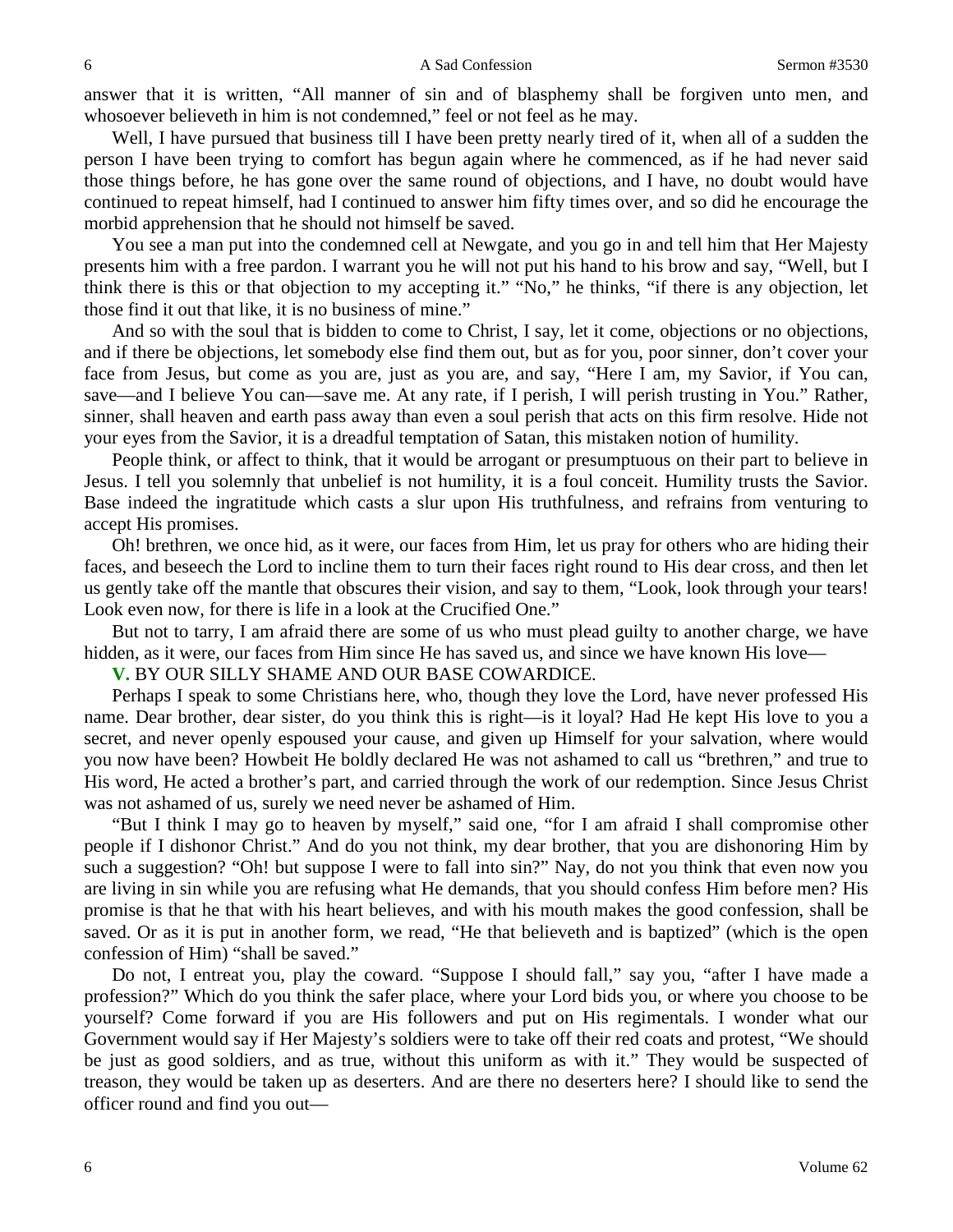#### Sermon #3530 A Sad Confession 7

## *"Are you the soldiers of the cross, The followers of the Lamb; How can you blush to own His cause, Or fear to speak His name?''*

Come out, brethren, come out. If you want your Master's blessing, come and join your Master's servants. Aye, but some of us who have made a profession of our faith may, nevertheless, have sometimes hid our faces from Christ—

## **VI.** BY COWARDICE.

Have you never been in company where religion was jested at, and felt, "Well, I had better hold my tongue here"? There are seasons when that is prudent, and even proper—when you are so weak a champion that you might damage the cause. At the same time, even the weakest champion had better have his lance broken than be altogether a coward. How often might we have spoken for Jesus, when nothing has kept us back except cowardice! It was not prudence, it was cowardice, downright cowardice. We thought they would give us an ill name, and so we dishonored Christ lest we should encounter a rude joke or a coarse jest from a person whose opinion was never worthy of a moment's thought.

I wish there were more boldness for Christ everywhere. In the higher circles he that confesses Christ may have to run the gauntlet for it, but let him do so boldly. And among working men in the shop or factory there is a deal of "chaffing" goes on, often of a cruel kind, against the Christian, but he who is such a feather-bed soldier that he cannot bear the reproach is not worthy of such a Lord.

Our sires were not so tame that they could be intimidated with a taunt. Their cheek never blenched at the stake, or in the fire! They were ready to die for the Lord Jesus. What think you, then? Should we play the craven, shall a little maid make us afraid, or shall some silly fools, who scoff at all that is holy, drive us to disown our Savior?

Oh! brethren, do not surrender your souls so cheaply. Never mind their sneers. Never hide your face from Him. Come out and have no fellowship with the profane, the profligate, or the persecutors. Is Christ in the pillory? Put me in with Him, and then throw what you like at me. Is Christ's name rolled in the mire, and made a byword and a proverb? Link my name with His and make a byword and a proverb of it. Twist the two together and let us be the object of your slanders. I will glory in it. The reproach of Christ is greater riches than all the treasures of Egypt. Hide not then your faces from Him, beloved, nor shrink from espousing His cause.

I feel sure that many, if not all of us, who are believers will penitently confess that we have sometimes hidden our faces from Christ—

## **VII.** BY NOT WALKING IN CONSTANT FELLOWSHIP WITH HIM.

I once asked a brother how long it was since he had enjoyed fellowship with Jesus. His reply was remarkable. "I feel sorry," said he, "you have asked me that question, and yet I must thank you. Had you asked me whether I continued in prayer, I would have said, 'Yes,' for with more or less fervor, I do constantly pray. Had you inquired whether I endeavored to walk honestly and uprightly before my fellow creatures, I should have said, 'Yes, thank God, I hope I have not slipped with my feet,' but when you say, 'How long is it since you really have had fellowship with Jesus?' I blush to own that many a day has passed since I have known this high privilege."

Is that so with you, my dear brothers and sisters in Christ? If so, it is very, very sad. Our heart, if we are Christians, is married to Christ. Say, then, would it not be strange if a wife should live with her husband and hide her face from him by the week and month together, should there be scarcely a comfortable word between them, should there only be just the decent civilities of a daily routine, without much concern or any confiding?

Yet perhaps some of you pray a little every morning and every night because you think it is proper. At special times you do your reverence to Christ, and anon you go out into the world, and there, in a measure, you estrange yourselves from Him, and then you return home, far from being eager and